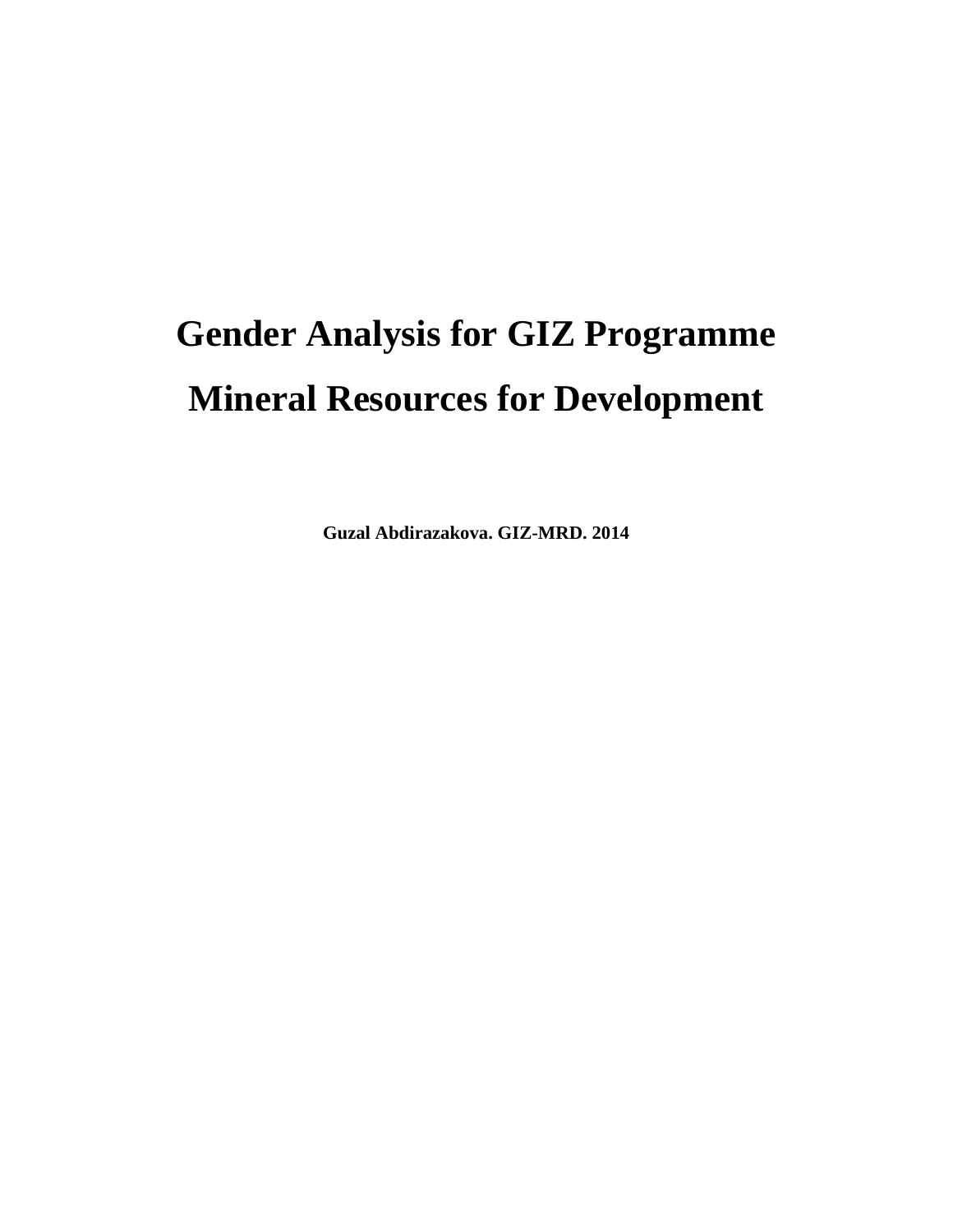## **Objectives**

The following gender analysis aims to inform the internal GIZ mission about the current situation of gender equality in Kyrgyz Republic. It includes up to date statistics and information collected from different sources. It examines several topics including state regulations on gender based issues, violation of women's rights both in the families and societies, education and employment opportunities for women in general and in the mining sector, also there will be concluding points with recommendations for the programme.

The process of writing this analysis involves desk study of both internal and external documents written on gender issues in Kyrgyzstan. To make it easy to understand the paper is divided into subsections each dealing with the different gender aspect.



## **General overview**

Dissolution of the Soviet Union granted independence to Central Asian countries leaving them on their own. The transition period since independence in 1991 has been marked by social and economic difficulties for the people. Along with reforms gender balance in the public sphere that has been achieved by the Soviet Union started to decline as well. For instance, according to the World Development report during the first decade of independence economic activity of women of working age decreased from 81.6% to 42.3% and in some oblasts even more<sup>1</sup>.

Kyrgyzstan is the landlocked country that is situated in the heart of Central Asia. The population of the country is about 5,2 mln. people, among them 2,6 mln. are women. The country historically has been considered as one of the resource poor countries in the region and has been struggling with poverty and political instability. The post-Soviet period has been marked with reforms in every aspects of life; however these reforms did not deal and attempted to improve the gender equality. Unemployment among women within these reforms has grown. The employment rate of women is 22 percent was less than men for years<sup>2</sup>. Moreover, opportunities for women

 $\overline{\phantom{a}}$ <sup>1</sup> World Development Report 2012

http://siteresources.worldbank.org/INTWDR2012/Resources/7778105-1299699968583/7786210-

1322671773271/Ibraeva\_Kyrgyz\_case\_study\_final\_Sept2011.pdf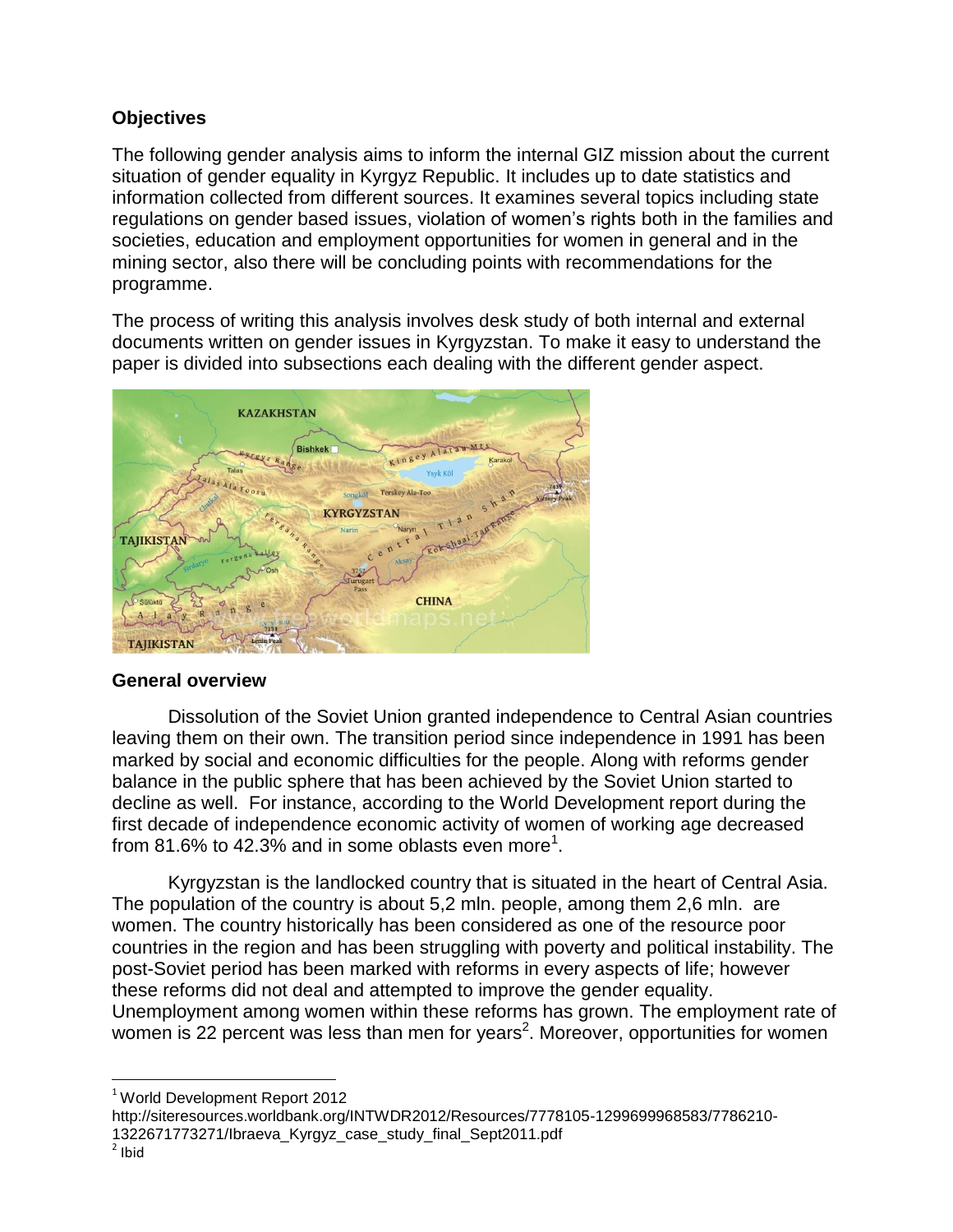both social and political that has been taken for granted before now it is the issues that women have to fight for.

Human Development Report that was published in 2011 reveals that Kyrgyz Republic is on the 126 places out of 187, which means that country is in the lower part of the group of countries with the medium human development, highlighting regional urban and rural disparities and inequalities between women and men. On the same year Gender Inequality Index in Kyrgyz Republic out of 146 countries was in 66<sup>th</sup> place, whereas Gender Index in 2012 was ranked 33 out of 86<sup>3</sup>. The government of Kyrgyz Republic has made number of efforts to regulate and develop legal framework to eliminate discrimination based on gender and to remove the gap in all sectors.

## **Declaration of Women's Rights**

Ever since independence Kyrgyzstan has ratified all major UN Conventions including Convention on the Elimination of All Forms of Discrimination against Women, Convention against Torture, International Covenant on Civil and Political Rights, Convention on the Elimination of all Forms of Racial Discrimination, the International Covenant on Economic, Social and Cultural Rights and the Convention on the Rights of the Child. Convention on the Elimination of All Forms of Discrimination against Women (CEDAW) is another document that the Kyrgyz Republic ratified and took responsibility to "take all measures to eliminate discrimination against women in all matters relating to marriage and family relations and especially the state has to ensure that men and women should freely chose a spouse have the same right to enter the marriage and take this step with their own will<sup>4</sup>. The state should make sure that the couple will have same rights and responsibilities during the marriage and dissolution. However these ratifications are far from being implemented. The legislation of the country is slow and not all the requirements are met in accordance with the above listed documents.

## **Regulation of gender issues by the Kyrgyz State**

In the recent years the government of Kyrgyz Republic has made some efforts to regulate and develop legal framework to eliminate discrimination based on gender in all matters. The constitution of the Kyrgyz Republic affirms that women and men are equal in all matters. According to the Article 16 of the new Constitution all kind of discrimination based on gender, religion ethnicity is prohibited.

Moreover in 2012 the Kyrgyz government adopted The National Strategy of Kyrgyz Republic for Achieving Gender Equality until 2020 along with the National Plan to succeed in Gender equality in the country for 2012-2014<sup>5</sup>. This plan is designed to identify the main problems with regards to gender and work on improving economic empowerment of women, eliminating gender discrimination and increasing women's access to justice, creating a system of functional education and last but not the least is the promotion of higher representation of women in politics.

 3 UNDP Human Development Report 2011

http://www.kg.undp.org/content/kyrgyzstan/en/home/countryinfo/

<sup>4</sup> World Development Report 2012 http://siteresources.worldbank.org/INTWDR2012/Resources/7778105- 1299699968583/7786210-1322671773271/Ibraeva\_Kyrgyz\_case\_study\_final\_Sept2011.pdf 5 Promote gender equality and empower women 2012

http://www.kg.undp.org/content/kyrgyzstan/en/home/mdgoverview/overview/mdg3/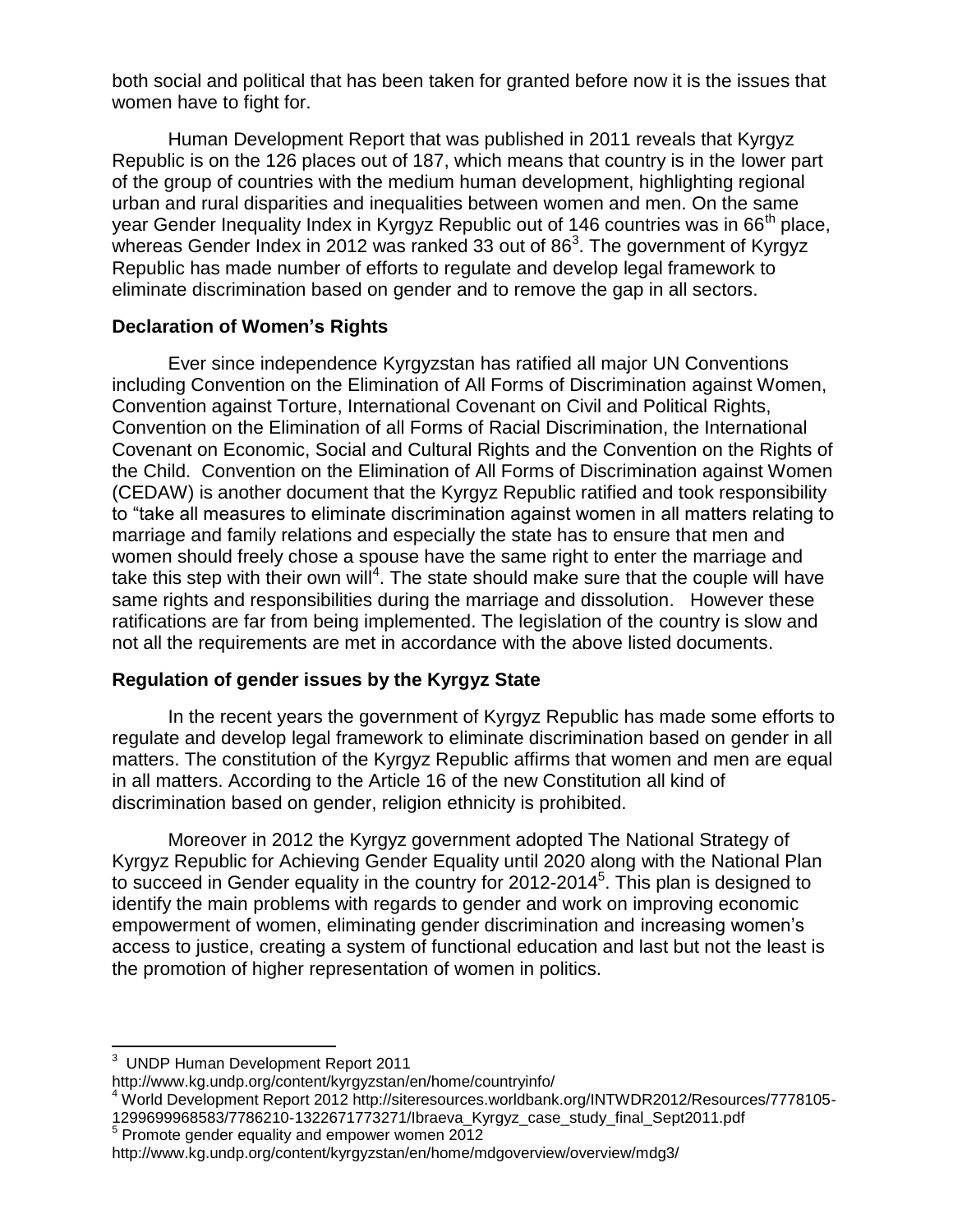#### **Formal legal system and traditional norms regarding gender-based violence**

The Law of the Kyrgyz Republic on Social and Legal Protection against Domestic Violence has been adopted so the women will be protected from any assaults. Nevertheless, most of the women are not aware of their rights and do not usually sue against violence. For instance in 2006 there were 31, 392 registered crimes where 3615 were against women. In 2013, Kyrgyz authorities recorded 2,351 cases of domestic violence where 66.3 percent are physical beatings however not all became the judicial matters.

In addition in the rural areas of Kyrgyzstan there is a still widespread bride kidnapping which is rarely punished and still considered as an old tradition. There are no accurate statistics on this, because most of the times girls stay in their grooms house and keep silence. In spite of the fact that Kyrgyz Family Code sets the legal age of marriage at 18 regardless of their gender, there are cases when they enter the marriage even earlier. For instance in 2009, 18 percent of brides were between 15 and 19 years of age<sup>6</sup>. In the recent years it has become very popular and cheap to have a religious marriage, which means they do not register, but call the religious leader and ask him to make "Nikah". All these unregistered marriages automatically limit the rights of women in regards to property, divorce and inheritance<sup>7</sup>. Whereas, in registered marriages there is no legal discrimination on property and inheritance. Kyrgyz Family Code highlights that men and women are equal when there is a question of property. However in the practice, especially in rural areas women are discriminated and all the inheritance issues solved in favor of men. Women, especially in rural areas are not aware of their rights and do not know that there are some laws that protect their rights, therefore, most of the time they are left with nothing.

Traditionally Kyrgyzstan is a patriarchal country, where man is still considered as the main bread winner, whereas woman is the housewife who takes care of the children and does all the work about the house. In most of the cases newly married couples usually live with the parents of the groom and young bride has to serve all the family members as long as they are in the same house. The new role of young women in marriage is unpaid and perceived as it is normal. Thus she doesn't really have a chance to work and develop professionally. However in the northern part of the country the situation has been improving and women became more active and aware of their rights.

#### **Economic situation**

#### *Education*

 $\overline{\phantom{a}}$ 

During the Soviet Union, education in Kyrgyz Republic was free of charge and it was compulsory for everyone. For this reason enrolment and literacy of both boys and girls was high. Secondary education is still compulsory today, nearly all children are enrolled. According to the data that was provided by National Committee on Statistics of Kyrgyz Republic in 2012 the enrolment of girls in schools is less than the enrolment of boys. The number of pupils in secondary schools is 1, 015,172 and only 499,379 are

 $6$  National Statistical Committee of the Kyrgyz Republic 2010.

<sup>7</sup> World Development Report 2012 http://siteresources.worldbank.org/INTWDR2012/Resources/7778105- 1299699968583/7786210-1322671773271/Ibraeva\_Kyrgyz\_case\_study\_final\_Sept2011.pdf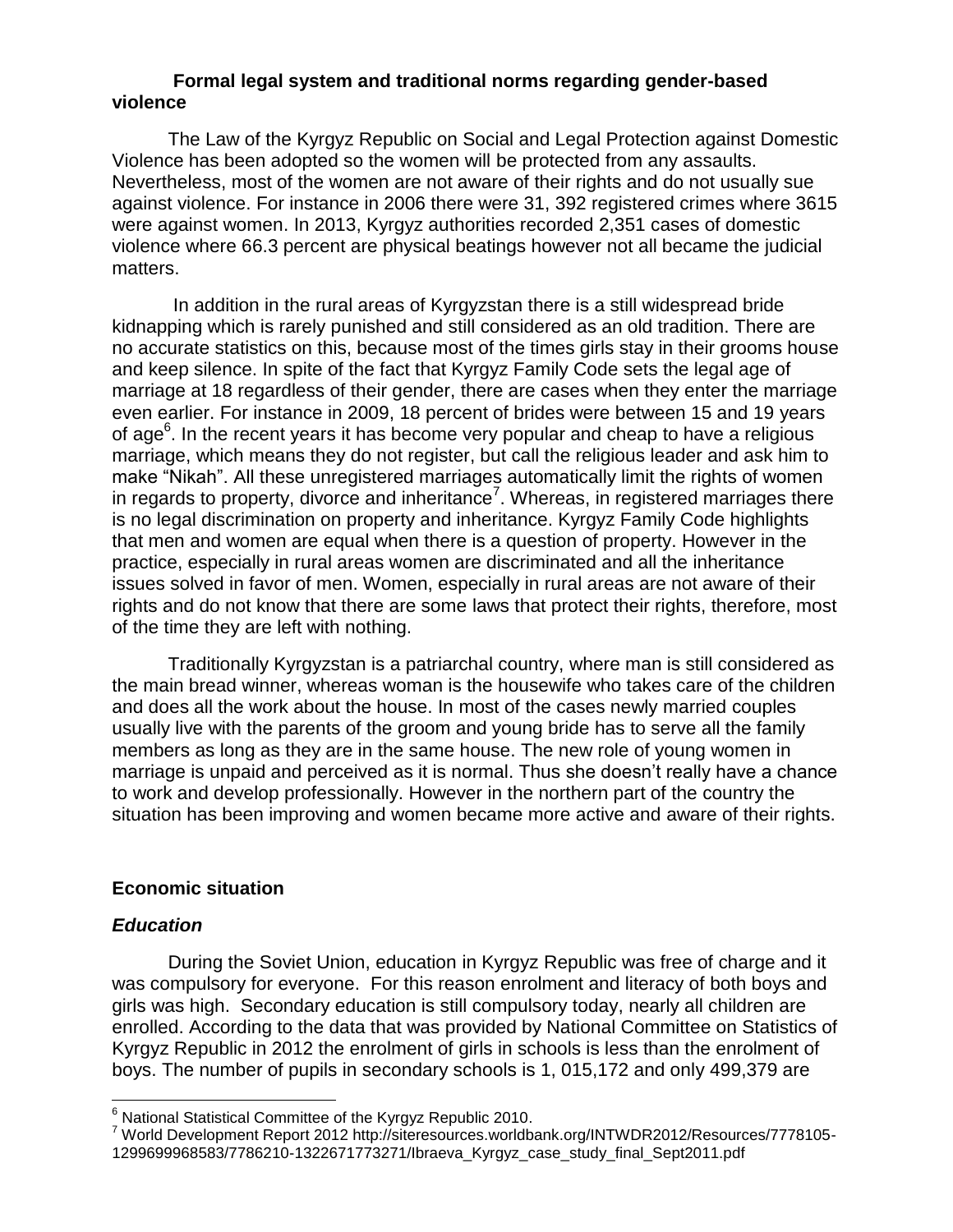girls. In technical colleges the representation of girls is even less, among 31,032 only  $9,025$  are girls $8$ . However, the numbers are different in universities where girls comprise 55% of all students because boys usually easily find jobs abroad and start contributing to their family incomes. Below you can see the table with the gender variances in choosing profession and specialization.

|                                         | Women | Men |
|-----------------------------------------|-------|-----|
| <b>Natural Sciences</b>                 | 18%   | 82% |
| <b>Development of Mineral resources</b> | 2%    | 98% |
| Manufacturing machinery and             | 3,5%  | 96% |
| equipment                               |       |     |
| Environment and life support            | 22%   | 78% |
| Food processing and Textile industry    | 95,3% | 8%  |
| Service                                 | 59,5% | 40% |
| Humanitarian and Social Science         | 36%   | 64% |
| Education                               | 86,2% | 12% |
| <b>Health Service</b>                   | 87,9% | 11% |
| <b>Economics and Management</b>         | 61,1% | 38% |
| Art and Culture                         | 61,5% | 38% |
| Industry                                | 30%   | 70% |
| Construction and architecture           | 14%   | 86% |

**Table** 1 Gender based preferences in specializations (*Women and Men of the Kyrgyz Republic*")

The most popular specializations among girls are food processing and Textile industry, education, health service, art and culture, economics and management and the least popular is Development of Mineral Resources.

## *Employment and Salaries*

Despite the fact that the Constitution of the Kyrgyz Republic grants the equal rights to women with men, women across the county face various forms of discrimination in working places. Female unemployment is growing, for instance in 2005 the gap between men and women was 1.7 percent, but in 2011 it reached 2.3 percent. There are more unemployed women than men. Only 41 percent of economically active women in the country have jobs<sup>9</sup>. Moreover, it is important to note that in rural areas there are more unemployed women than in the cities. For instance in Naryn province 70 percent of women do not have jobs.

Gender discrimination is also noted in the hiring process, where women are deprived from job because of their reproductive roles. Most of the employers believe that due to the domestic responsibilities and childcare may prevent them from doing their job accurately and efficiently. They believe that women are not able to perform business trips when it is necessary, because it is assumed that they will not be able to leave their child for a long time.

In addition to the high rate of unemployment women are also lower paid than men and concentrated in the least profitable sectors of the economy such as education, social

 $\overline{8}$  Ibid 7

<sup>9</sup> *Women and Men of the Kyrgyz Republic 2011*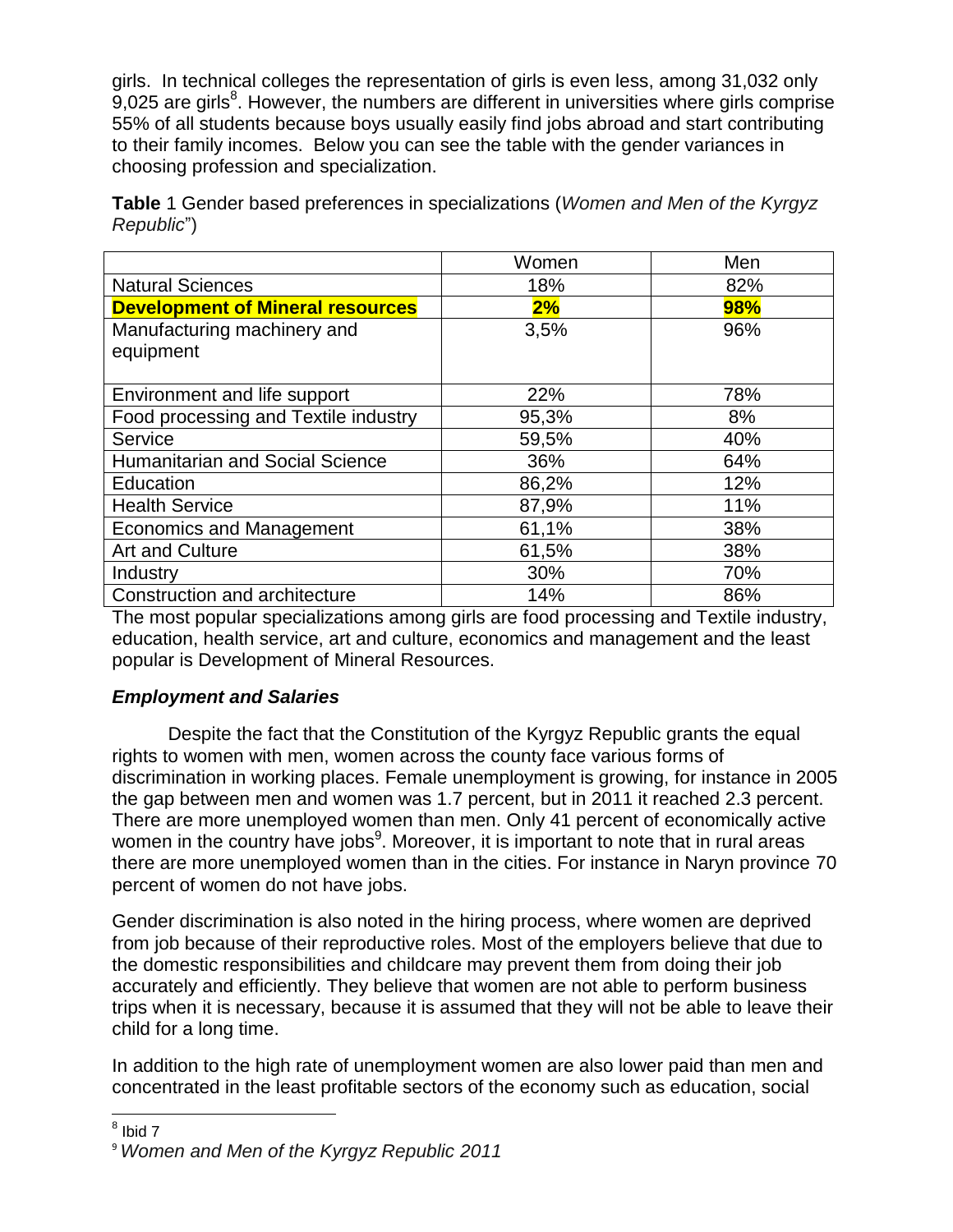services and healthcare. Even within these segments, high and managerial positions are hold by men. The gap between women and men's average salaries, in 2011 women's was 78, 4 percent of men's salary.

Nevertheless, considering the poverty of the population it can be noted that the poorest households are not headed by women. According to the statistics 20 percent of women headed families are poor and 2,8 percent are extremely poor. Whereas the level of poverty among men headed households are 30, 4 percent are 2.8 percent are extremely poor. Due to the lack of rule of law and discrimination in the working places most of the time women are pushed into the shadow and informal economy.

### **Political participation**

During the first decade of its history women were nearly unrepresented in politics. With 30% quota that was introduced in 2005 the number of women in parliament went from 0 percent up to 25 percent.



## **Proportion of seats held by women in national parliaments %**

From the tables above it can be observed that situation is changing year by year and women are more involved in politics than they were before. However, the numbers also vary based on the territory.

|  | Table 3 Number of civil servants holding public offices based on gender (2012) |  |
|--|--------------------------------------------------------------------------------|--|
|--|--------------------------------------------------------------------------------|--|

|                | <b>Civil Servants</b> |       | Politicians & specialists |       | Administrative workers |       |
|----------------|-----------------------|-------|---------------------------|-------|------------------------|-------|
|                | Women                 | Men   | Women                     | Men   | Women                  | Men   |
| <b>Bishkek</b> | 41,3%                 | 58,7% | 27,4%                     | 72,6% | 42,4%                  | 57,6% |
| Osh            | 28,3%                 | 71.7  | $0.0\%$                   | 100%  | 28,5%                  | 71,5% |

The table above demonstrates the difference between north/Bishkek and south/Osh. In 2012 there were no women holding seats in politics in Osh, whereas in Bishkek 27 percent were women. Bishkek and the north of the country is more westernized and more women are becoming active in politics, whereas in the southern regions people are more religious thus less women can be seen in politics.

## **Gender and Mining sector**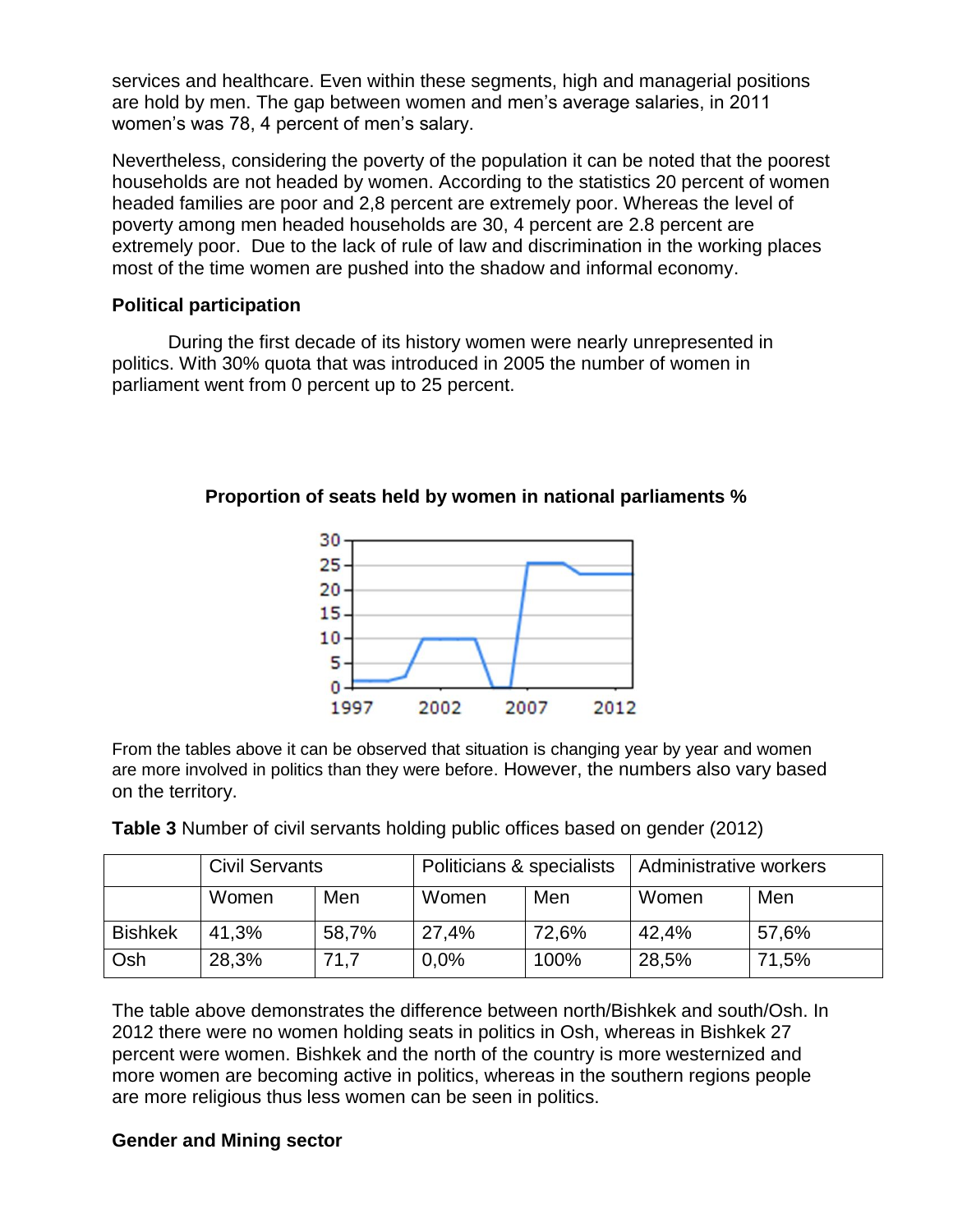Distribution of the employed population among the sectors according to gender is uneven. The share of women in employment is highest in healthcare and social services (79%), education (76%), and hotels and restaurant services (65%). Men are most engaged in construction (95%), mining (91%), and the energy sector  $(81\%)^{10}$ .

Due to the constant problems in the mining sector in Kyrgyz Republic the profitable sector of the economy is losing it's popularity among females. Only two percent of the students in the Mining Institute are girls, the rest are boys.

|  | <b>Development of Mineral resources</b> |  |  |
|--|-----------------------------------------|--|--|
|--|-----------------------------------------|--|--|

The same can be said about the average number of the employees that work in the mining sector. On the table below it can be seen how the numbers slightly change year by year.

**Table 4** Number and gender of employees that work in the mining sector

|                  | 2006      |            | 2007      |              | 2008 |            | 2009                  |       |
|------------------|-----------|------------|-----------|--------------|------|------------|-----------------------|-------|
|                  | Women Men |            | Women Men |              |      |            | Women Men   Women Men |       |
| Mining<br>Sector | 8816      | 12144 9011 |           | $12517$ 9273 |      | 12560 9243 |                       | 12921 |

The table above that was provided by National Statistical Committee looks very suspicious. The numbers are huge not only for women but also for men. There are few new mines opening now in the country, and if we count the employees of all working mines it is very unlikely that so many people work in the mining companies at all. Therefore, to have a clear picture, let's look at one mining company and see the distribution of jobs between men and women. A good example can be Kumtor Gold Mine an open-pit gold mine which is located in Issyk-Kul province of Kyrgyz Republic. According to their official website 95 percent of their workers are the citizens of Kyrgyz Republic, among 2720 temporary workers 2617 are the locals. Job variation based on gender type and level of employees are shown on the table below.

| $\overline{A}$ | Level  | Total # of<br>empl | women/men | # of empl | %   |
|----------------|--------|--------------------|-----------|-----------|-----|
|                | High   | 127                | women     | 31        | 24% |
|                |        |                    | men       | 96        | 76% |
|                | Middle | 380                | women     | 98        | 26% |
|                |        |                    | men       | 282       | 74% |

l <sup>10</sup> World Development Report 2012 http://siteresources.worldbank.org/INTWDR2012/Resources/7778105-1299699968583/7786210-1322671773271/Ibraeva\_Kyrgyz\_case\_study\_final\_Sept2011.pdf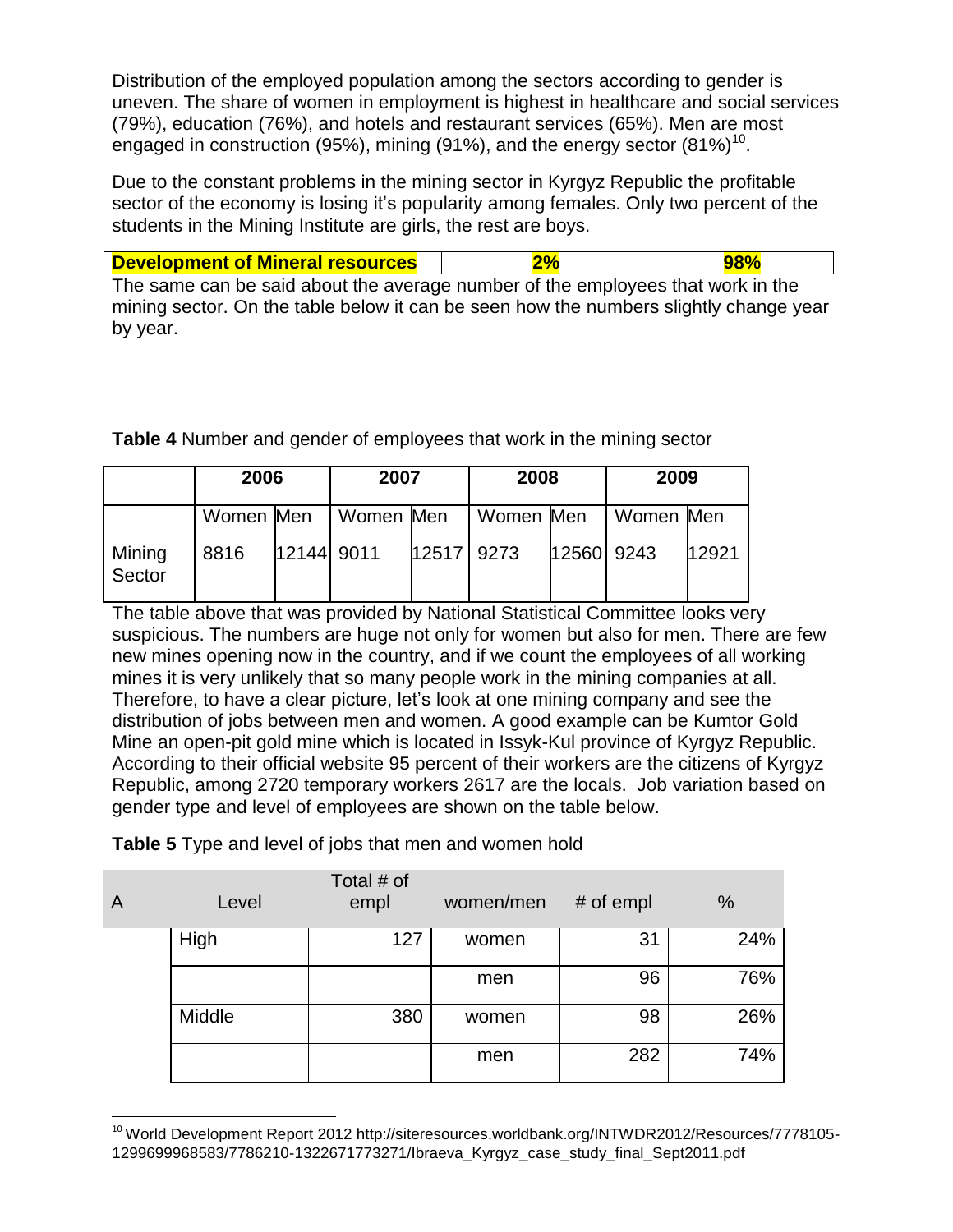|             | Low entry             | 2118 | women | 249  | 12% |
|-------------|-----------------------|------|-------|------|-----|
|             |                       |      | men   | 1869 | 88% |
| B           |                       |      |       |      |     |
|             | <b>Technical</b>      | 1929 | women | 37   | 2%  |
|             |                       |      | men   | 1892 | 98% |
|             | Administrative        | 260  | women | 127  | 49% |
|             |                       |      | men   | 133  | 51% |
|             | Servicing             | 436  | women | 214  | 49% |
|             |                       |      | men   | 222  | 51% |
| $\mathsf C$ |                       |      |       |      |     |
|             | Mine site             | 2385 | women | 267  | 11% |
|             | & other<br>locations  |      | men   | 2118 | 89% |
|             | <b>Bishkek Office</b> | 240  | women | 111  | 46% |
|             |                       |      | men   | 129  | 54% |

Douglas Grier, the Director on Sustainable Development at Kumtor Operating Company, explained that one of the reasons for imbalance is the Kyrgyz labor laws, which restrict the type of work women, can do in so-called "dangerous occupations". So whereas there is a trend in other countries of women being used extensively as haul truck drivers in the mine pit, in Kyrgyzstan it is not possible due to the labor laws.

According to Chapter 25, article 306, it is prohibited to employ women for hard work with dangerous circumstances as underground jobs, moving and lifting heavy things. In addition the law outlines a list of industries, professions with deleterious and hazardous work where it is not allowed to employ women moreover there is also restrictions on the type and work load they can be given by the employer.

#### **Conclusion and Recommendations**

Despite the substantial gains that have been made in last years in terms of gender equality, Kyrgyzstan still falls behind on several aspects of gender fairness. Gender disparities can take many different forms throughout the country. Therefore, policies that are adopted should not be only on the paper but also more attention should be paid for the enforcement of these policies.

Mining sector in Kyrgyz Republic had faced and still facing a lot of challenges both from the local population and the weak government agencies. Despite the fact that